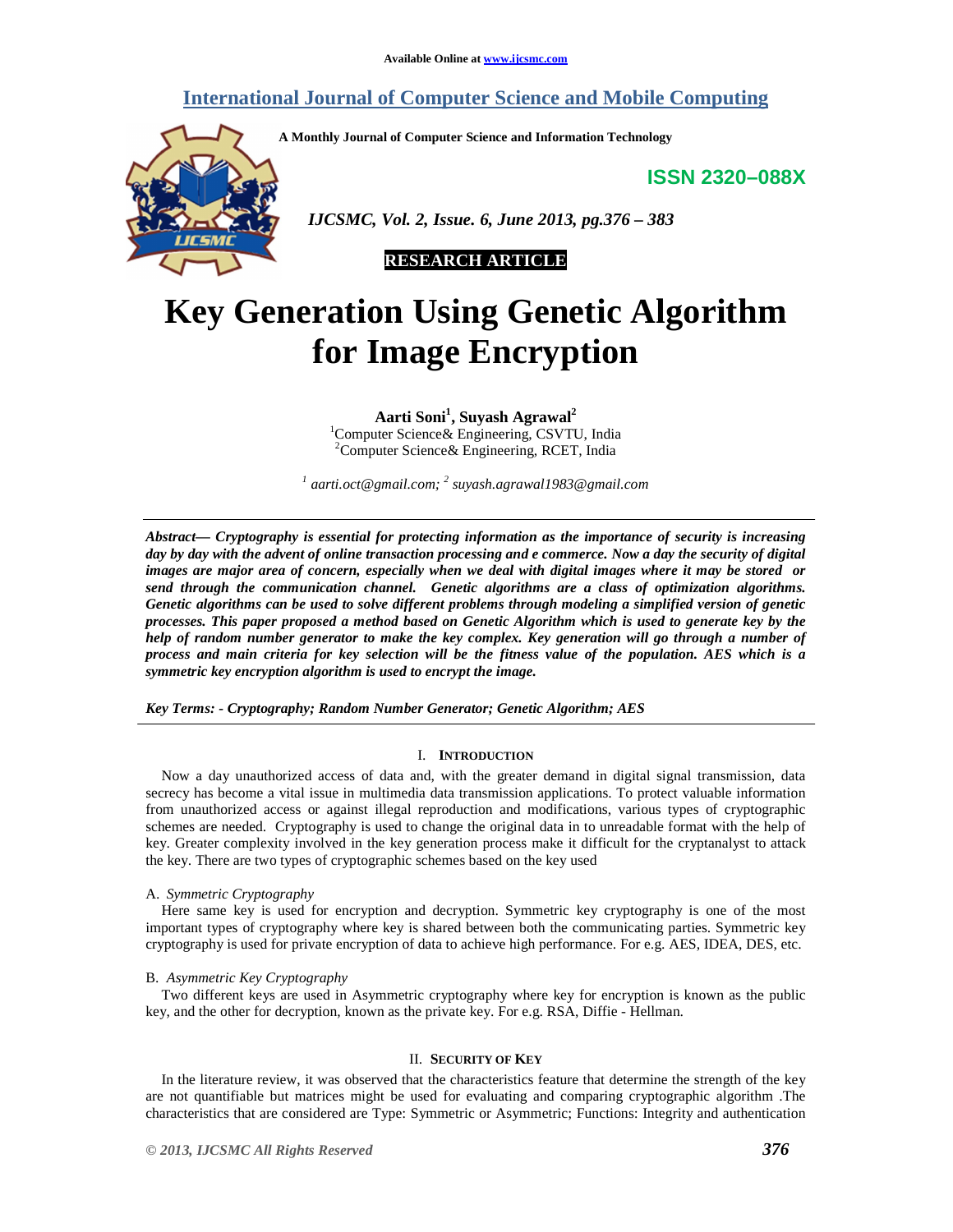of message; Key size and rounds; and the complexity of the algorithm. The attacks that can be carried out to test the strength of the algorithm are brute force attack and differential cryptanalysis. The parameters used to judge the effect of these attacks are based on the key length and complexity of the algorithm from which key is generated. Key can be made complex by increasing the complexity involved in generation process. It will become very difficult for a cryptanalyst to attack the key. In this paper random number generator is used to generate key and genetic algorithm is used to make the key more complex. Which key should be selected will entirely depends on the fitness value of the different strings generated by random number.

# *A Random Number Generator (RNG)*

A random number is a number generated such that it cannot be predicted, and which is difficult to reproduce sequentially and reliably. Pseudo random number generators are used to generate a sequence of number that approximates the properties of random numbers. Pseudorandom numbers are practiced for their speed in number generation. Random numbers are numbers that occur in a sequence such that two conditions are met:

- (1) The distribution of values are uniform across a defined set interval or, and
- (2) Prediction of future values on the basis of past or present ones is impossible.

#### III. **GENETIC ALGORITHM**

Genetic algorithm [5] is a randomized search and optimization technique guided by the principle of natural selection systems. Three basic operators used in Genetic algorithms contain: selection, crossover and mutation. The GA goes through the following cycle: Selection, crossover, and mutate until some stopping criteria are reached. Reproduction and crossover together give genetic algorithms most of their searching power.

#### A. *Selection*

It is quantitative approach where the chromosomes from populations are chosen to reproduce based on fitness value of chromosomes.

#### B. *Crossover*

In crossover operation two chromosomes are taken and a new is generated by taking some features of first Chromosome and the rest over from the another or second chromosome. For example, the strings 11110010 and 01001111 could be crossed over after the third locus in each to produce the two offspring 11110111 and 01001010. There are three type of crossover operation Single Point Crossover, Two Point Crossover, Uniform Crossover. Figure 2 showed the working of crossover operator. Fig (a) illustrates the bits contained in two strings. Fig (b) both the strings are detached from their third locus. Fig (c) new population after crossover operation.



Fig 1. Working of Crossover Operator

# C. *Mutation*

Mutation is used to maintain genetic diversity from one generation to the next generation of population. It is similar to biological mutation. GAs involves string-based modifications to the elements of a candidate solution.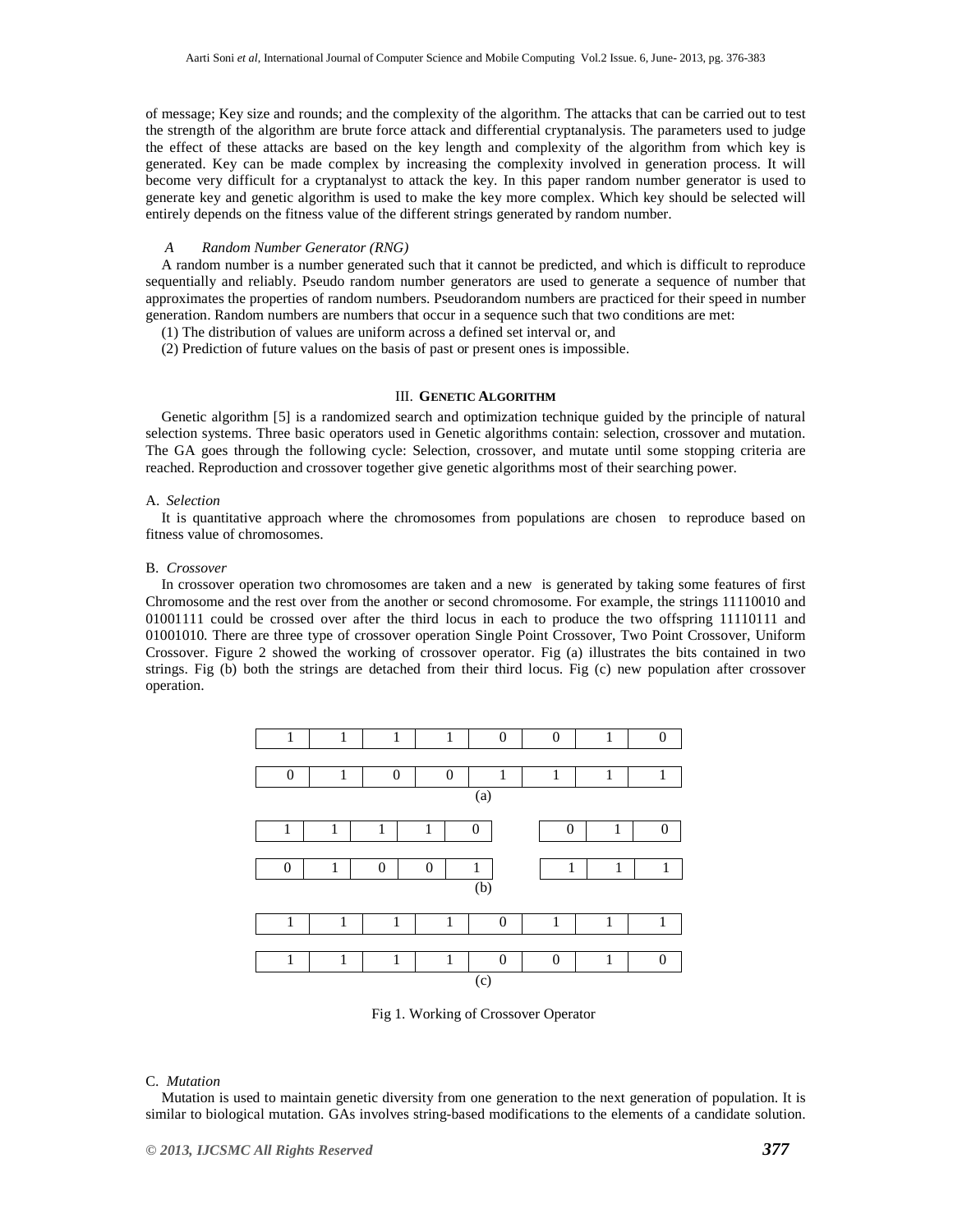These include bit-reversal in a string of bits Gas. These operators randomly interchange two bits or simply flip the bit in a chromosome. For example, the string 00000111 might be mutated in its fifth position to yield 00001111. The basic GA Cycle has been showed in fig1.



Fig 2. Basic Model of Genetic Algorithm

In the above figure the process starts with initial population. From the initial population the individuals which in having maximum fitness value are selected for the further process. Fitness value is calculated from the fitness function. The selected population is the mated using cross over operation and mutated to generate new best individuals.

## IV. **ADVANCE ENCRYPTION STANDARD**

AES is a symmetric block cipher. It means that it uses the same key or a single key for both encryption and decryption. The algorithm is based on Rijndael principle which allows a variety of block and key sizes. The block and key can be chosen independently from 128, 160, 192, 224, 256 bits and need not be the same. The AES standard states that the algorithm can only accept a block size of 128 bits and a choice of three keys - 128, 192, 256 bits. A number of AES parameters depend on the key length. For example, if the key size used is 128 then the number of rounds is 10 whereas it is 12 and 14 for 192 and 256 bits respectively. At present the most common key size likely to be used is the 128 bit key.

The algorithm begins with an Add round key stage followed by 9 rounds of four stages and a tenth round of three stages. This applies for both encryption and decryption with the exception that each stage of a round the decryption algorithm is the inverse of its counterpart in the encryption algorithm. The four stages are as follows:

- 1. Substitute bytes
- 2. Shift rows
- 3. Mix Columns
- 4. Add Round Key

The tenth round simply eliminates the Mix Columns step.

#### V. **RELATED WORK**

Only few genetic algorithms based cryptographic scheme have been proposed. A. Kumar [6] describes encryption by the use of crossover operator and pseudorandom sequence generator by NLFFSR (Non- Linear Feed Forward Shift Register). Pseudorandom sequence decides the crossover point and the fully encrypted data are achieved. A. Kumar et al [7] further extended the work and used mutation after encryption. Encrypted data is than hidden by masking with the steno-image. A. Tragha [8, 9], described a new symmetrical block ciphering approach named ICIGA (Improved Cryptography Inspired by Genetic Algorithms) where session key is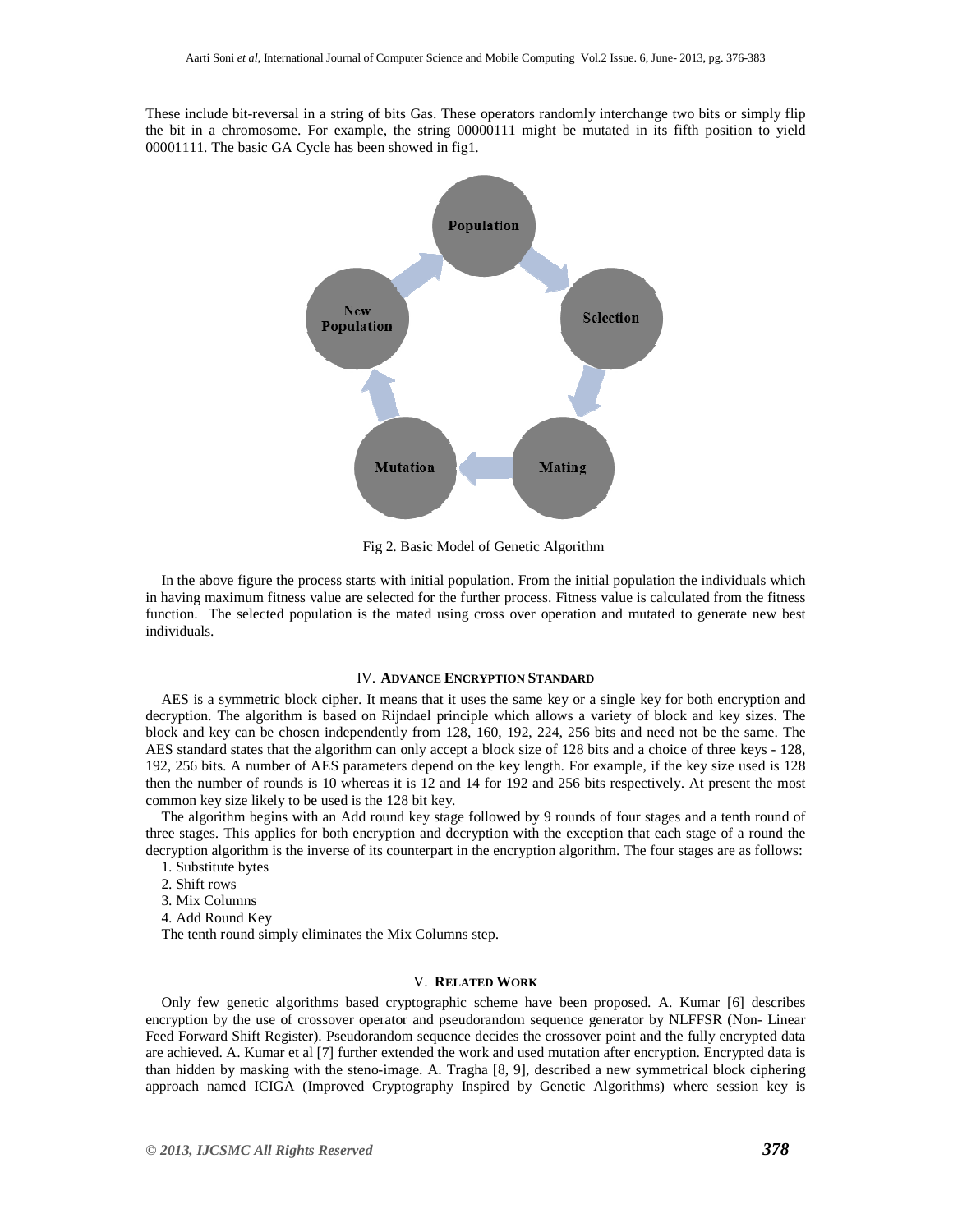generated in a random process. ICIGA is an enhancement of the system (GIC) ―Genetic algorithms Inspired Cryptography [9]. Ankita [4] applied GA in the encryption algorithm using secret key for encryption process.

Soniya Goyat [1] stated that if the randomness quality of the numbers produced by the method is good then the generated key will always be strong. The author used a threshold value for selection. The randomness of the sample was checked by the coefficient of correlation. Faiyaz Ahamad [3] proposed a model which makes use of GA to generate Pseudo random numbers. The encryption process follows the working of the crossover and mutation operator. It uses the concept of memetic algorithms and pseudorandom binary sequence. In key generation procedure nine parameters of linear congruential generators are used. Nitin [2] uses the concept of brain Mu waves, genetic algorithms and pseudorandom binary sequence. This methodology of scurrying the confidential data is highly safe and reliable.

#### VI.**METHODOLOGY**

The generation of initial population of chromosomes is in hexadecimal number using random function. This initial population is 128 bit long. Here 'n' number of population is generated. All this individuals are sent to a fitness function. This fitness function is a maxima function which means that the individual which is having maximum fitness value is selected for the further process. After this process we select two best individuals. On the selected individuals one point crossover is performed and the point of crossover is decided on the basis of a random number. After performing crossover we get the offspring of the selected individuals. Now again fitness function is applied on the children and if their fitness value is better than the parent, then parents are replaced by the children otherwise not. Now the output of previous step will work as input of mutation operation. After mutation we will get the final key which will be used for encryption process. The key generation process from the Genetic Population has the following steps:

#### A. *Initial Population Generation:*

128 bit long initial populations of chromosomes are generated using a random number generator in decimal number.

#### B. *Conversion:*

The decimal number is converted in to hexadecimal number.

# C. *Fitness Calculation:*

The fitness value of each individual is calculated. The fitness value is calculated on the basis of symbol which is repeated maximum. The fitness function can be expressed as:

$$
\mathbf{F} = \mathbf{n} + (\mathbf{E}/\mathbf{m})
$$

| Where F | $=$ | Fitness Function.                              |
|---------|-----|------------------------------------------------|
|         | $=$ | Total number of symbols used in key formation. |
| m       | $=$ | Percentage of maximum appeared symbol.         |
| €       | $=$ | Ideal Percentage of each symbol.               |
|         |     |                                                |

# D. *Crossover:*

On the randomly selected two chromosomes one point cross over is performed on the basis of a random value. After crossover operation we get two new offspring's generated from their parent chromosome.

#### E. *Fitness Check:*

Now again the fitness checking is done on the new child chromosome and if they are found better than the previous one are replaced by their child otherwise not.

#### F. *Mutation:*

Now mutation is performed on a randomly selected chromosome and its new fitness value is calculated.

#### G. *Fitness Check*

Again Fitness value of whole population of that particular run is checked and maximum one is taken in to account.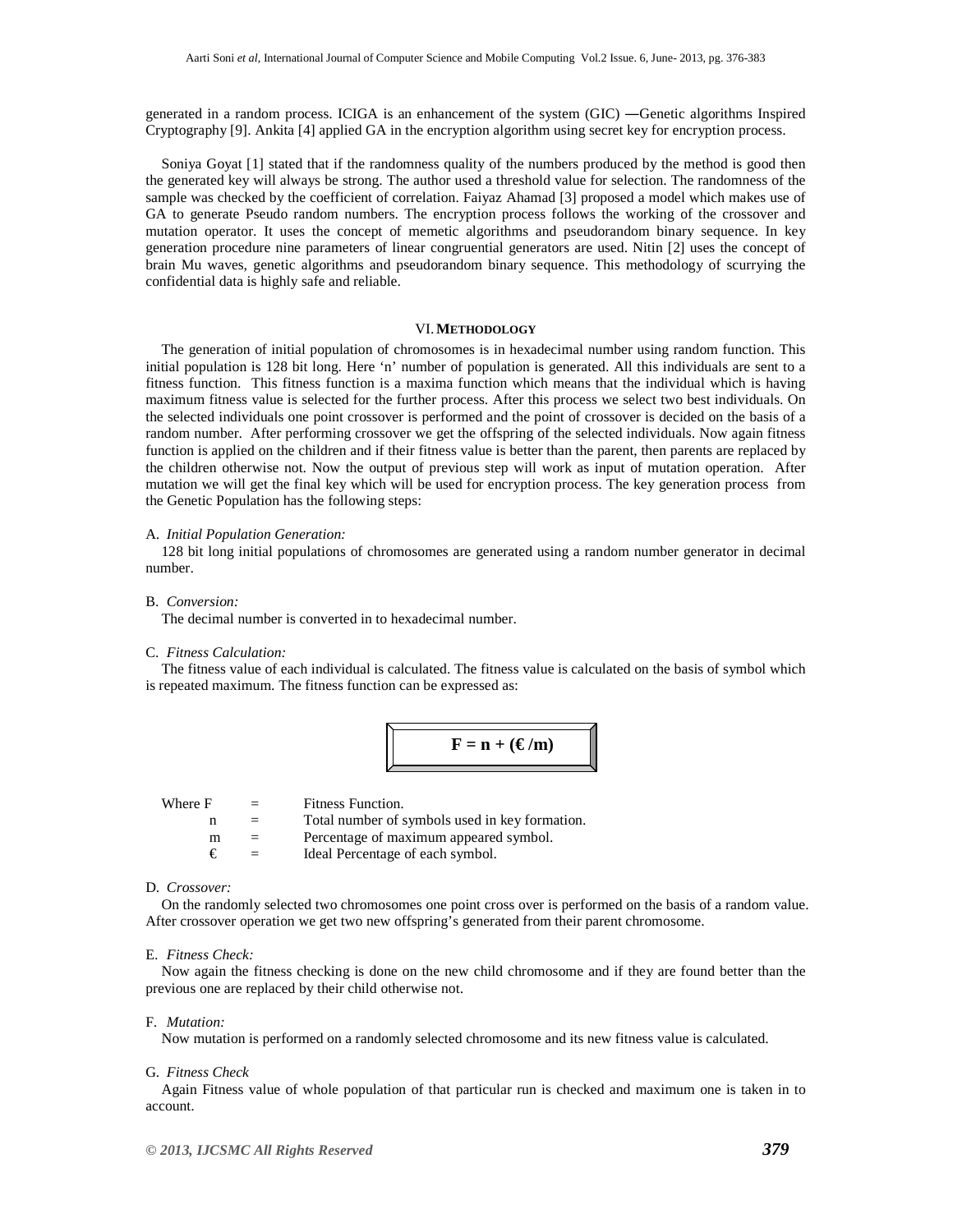The whole process is performed hundreds of time. In each iteration population having maximum fitness value is recorded. After the stopping condition is met the population with maximum fitness value is selected as a key for encryption. Figure 3 illustrate the key Generation Process.



Fig 3. Key Generation Process Using Genetic Algorithm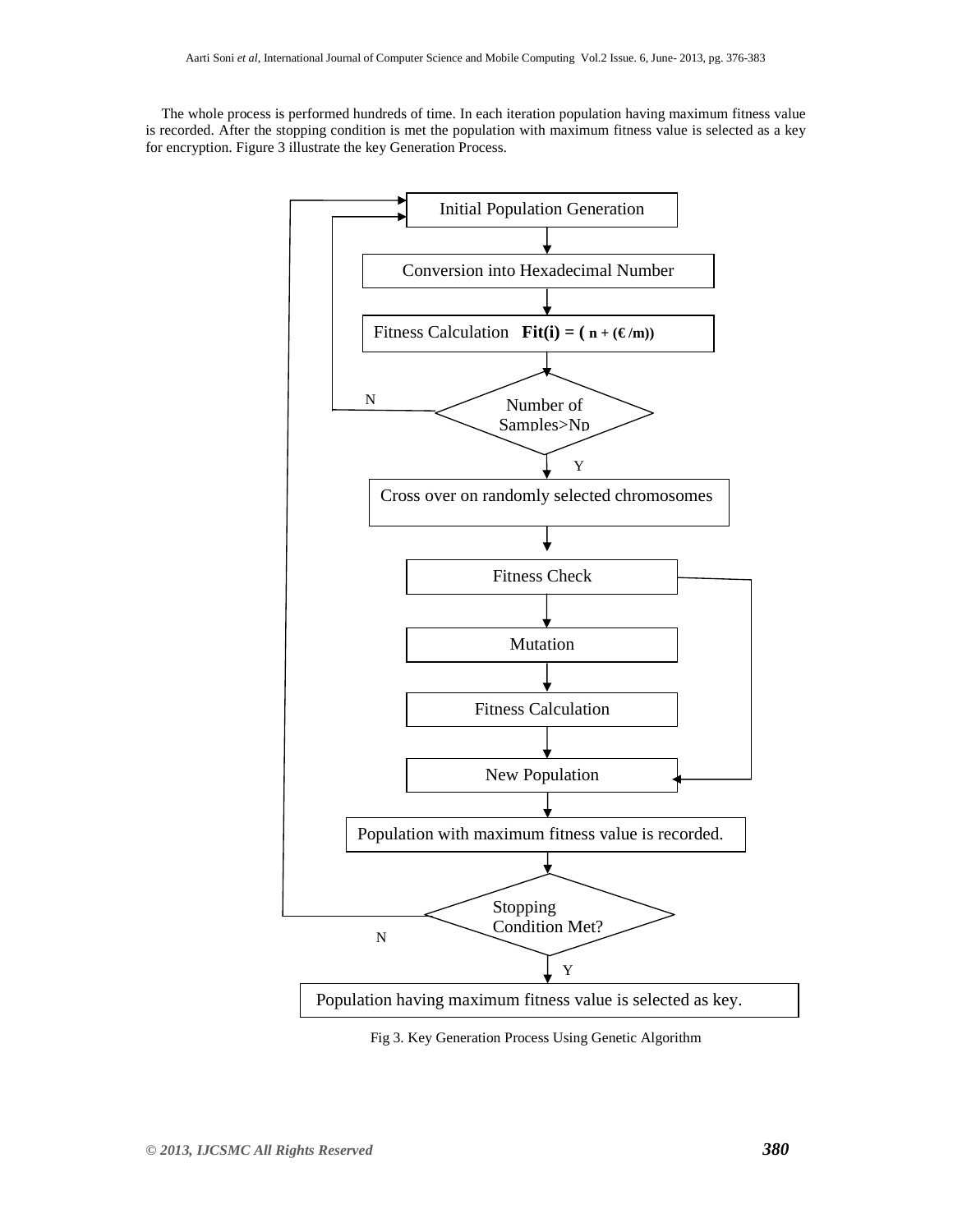For encryption, Advanced Encryption Standard (AES) has been used. Symmetric key algorithm is proposed due to its computation speed and less overhead in key management.

#### VII. **RESULT**

The work has been implemented and analyzed .The implementation has been done in Mat lab. The Mean of the maximum fitness value collected at different runs has been calculated. Standard deviation is also calculated. Graph has been plot against mean and standard deviation. The work has been tested for 500 iteration with 10 population and 15 runs each. The various graphs obtained are as follows.



Fig 4. Mean



Fig 5. Standard Deviation

Encryption and decryption has also been carried out using AES algorithm. Encryption was carried out on more than 10 images but here only 2 images are shown here. One is colored and another is gray scale image.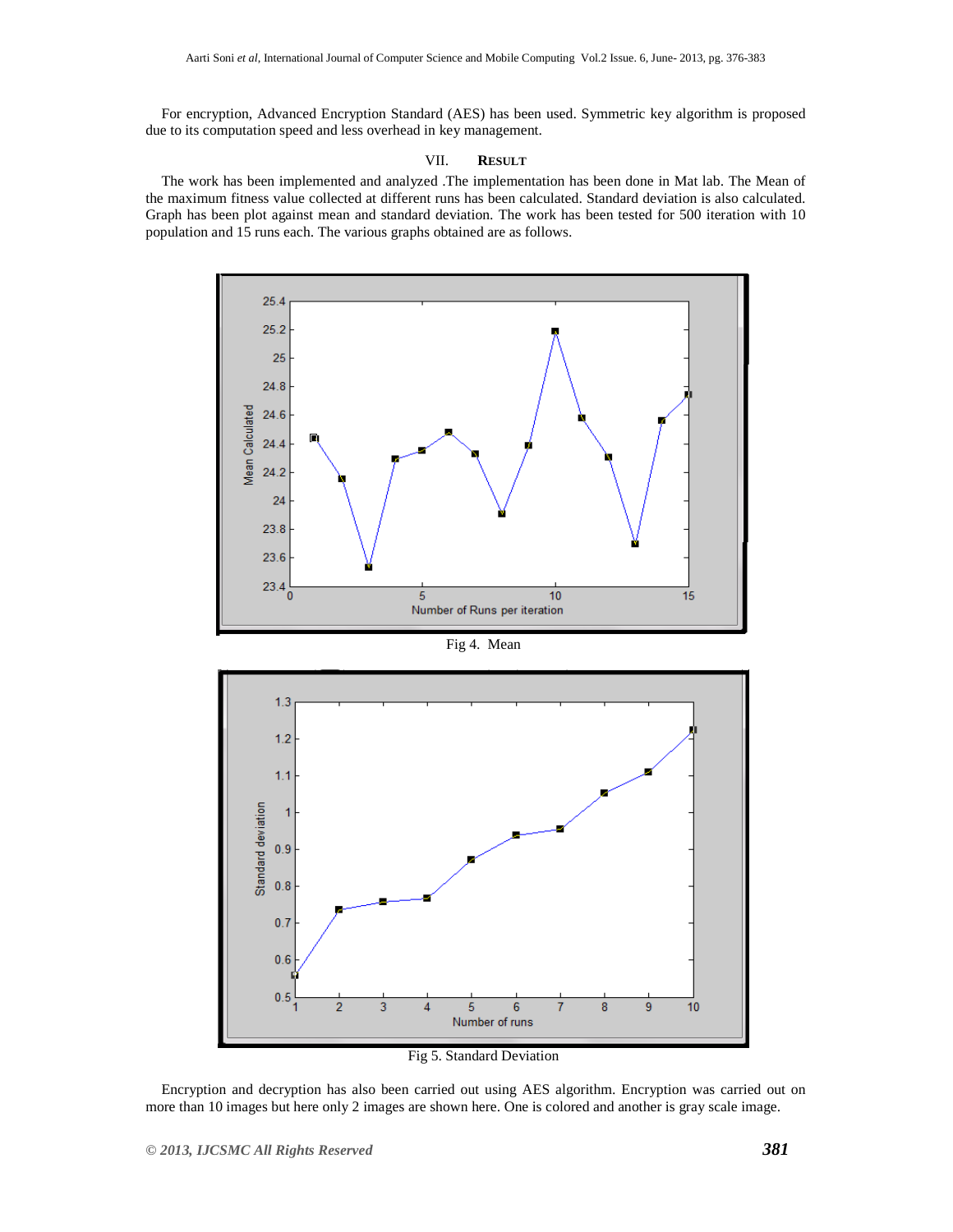



Fig 6. a) In image b) Encrypted Image c) Decrypted Image d) Aish Image e) Encrypted Image c) Decrypted Image

In Fig 6. a) 'in" is the original coloured image b) is the encrypted "in" image and fig 6.c) is the decrypted image. Fif 6. d) Aishwarya gray scale image, e) is encrypted image and f) is the decrypted image.

It can be seen in the encrypted figure that the original image is not at all predictable.

# VIII. **CONCLUSION**

The work has been carried out for hundreds of sample. Each population varies greatly from another. Key length for which test is carried out is 128 bit long. Longer key sequence will also work but time constraint does not permit to check. The time taken to generate key for 300 iteration with 10 new population each time and 10 crossover and mutation operations each iteration is 75.382 seconds. Encryption and decryption is also performed but in decryption some data are lost. In future it can be implemented using different algorithm with no data loss.

# **REFERENCES**

- [1] Sonia Goyat, Genetic Key Generation For Public Key Cryptography, International Journal of Soft Computing and Engineering (IJSCE) ISSN: 2231-2307, Volume-2, Issue-3, July 2012 231.
- [2] Nitin kumar, Rajendra Bedi, Rajneesh kaur, A New Approach for Data Encryption Using Genetic Algorithms and Brain Mu Waves, International Journal of Scientific and Engineering Research Volume 2, Issue 5, May-2011 ISSN 2229-5518.
- [3] Faiyaz Ahamad, Saba Khalid, Mohd. Shahid Hussain, Encrypting Data Using The Features of Memetic Algorithm and Cryptography at International Journal of Engineering Research and Applications, Vol. 2, Issue 3, May-Jun 2012, pp.3049-3051.
- [4] Ankita Agarwal, Secret Key Encryption Algorithm Using Genetic Algorithm at IJARCSSE, 2012.
- [5] Anil Kumar and M. K. Ghose, Overview of Information Security Using Genetic Algorithm and Chaos, Information Security Journal: A Global Perspective, 18:306–315, 2009.
- [6] A Kumar, N Rajpal, Application of Genetic Algorithm in the Field of Steganography, in Journal of Information Technology, Vol. 2, No.1, Jul-Dec.2004, pp-12-15.
- [7] A Kumar, N Rajpal, A. Tayal, ,New Signal Security System for Multimedia Data Transmission Using Genetic Algorithms, NCC,05 Held in the IIT Kharagpur, pp-579-583, 28-20 Jan 2005.